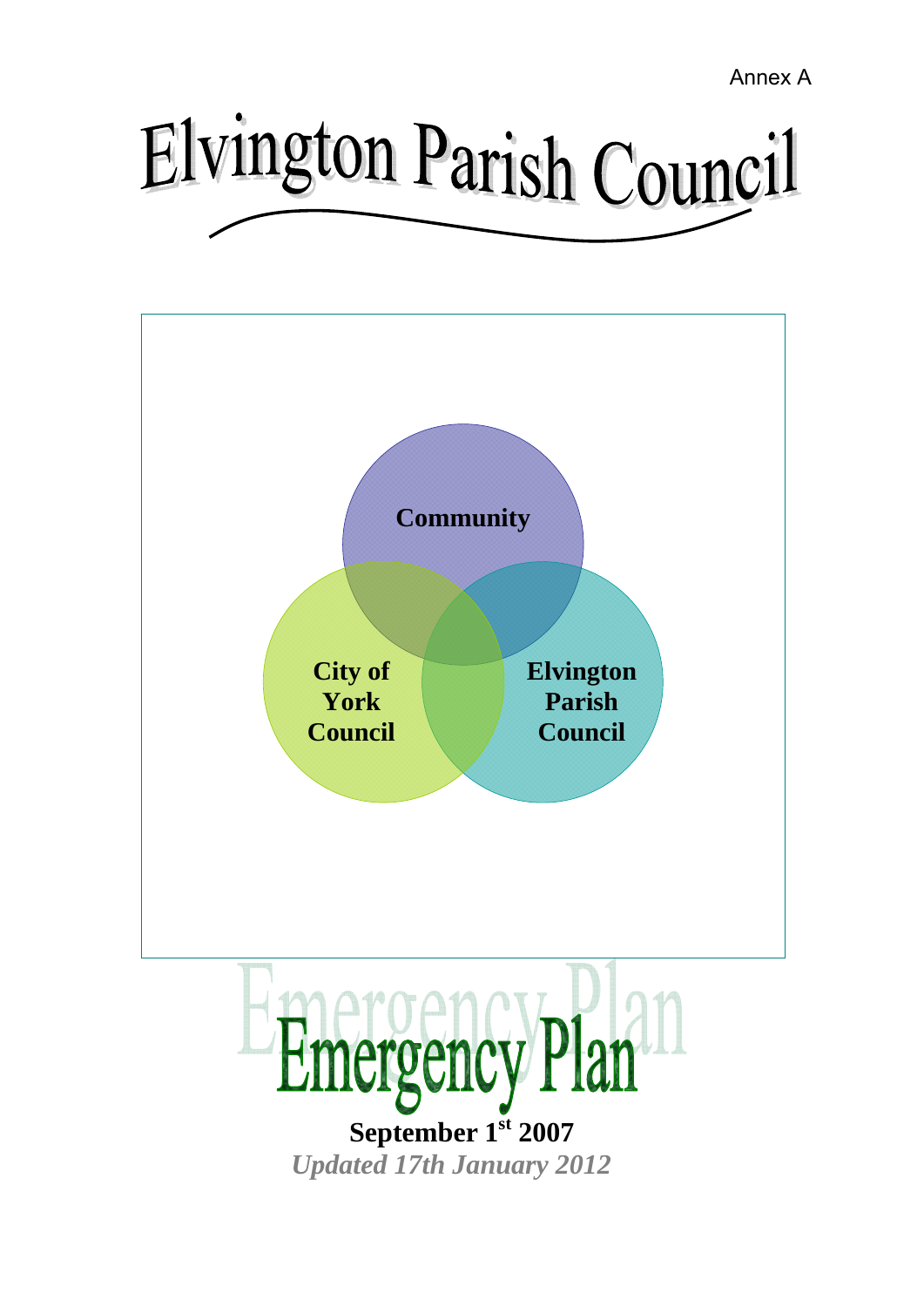# **Elvington Parish Emergency Plan**

# **Introduction**

The widespread flooding and severe weather events over the past few years have highlighted the difficulties for the Emergency Services and Local Authorities in responding fully without the assistance of local communities affected. These incidents, amongst others, have shown that there are actions the local parish can take to help themselves, particularly in rural areas. These actions will be more effective if the local parish has a planned and co-ordinated response in place before an incident occurs.

# **Aim of the plan**

To increase short-term parish resilience.

# **Objectives**

- Identify vulnerable elements of the Parish
- Identify hazards and possible mitigation measures
- Identify resources and key contacts in the parish

## **Role of the Chairman of the Parish Council**

- Provide a vital link between the Parish and other organizations planning and responding to an emergency.
- Maintain the Parish Plan
- Provide a link to the City of York Emergency Planning Officer
- Call a Parish meeting during an emergency (if deemed necessary)
- Provide the focal point for the Parish response to an emergency

## **Parish Emergency Meeting**

First consider the following:

- Is a meeting necessary?
- Is the venue safe for meeting and access?
- Has York Council been informed?
- Has parish been informed?
- Take a copy of First Agenda

N.b.: Elvington Village Hall will be the focus for the Parish response and will act as the rendezvous point. In the event of the hall not being accessible, the Parish Council will relocate to the School, or ultimately the Sports Club, which is located next to the Surgery and Sports Field.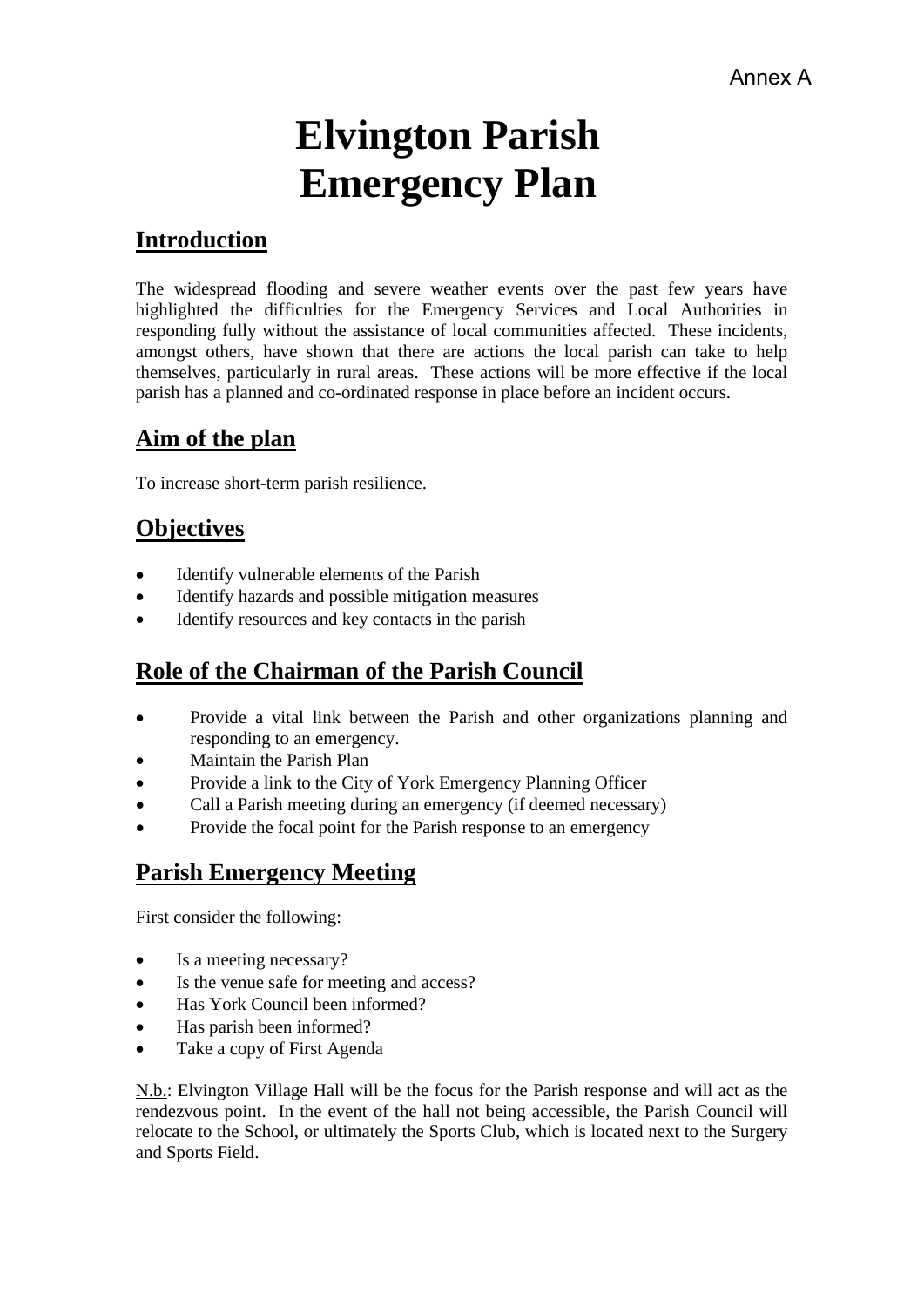# **Emergency Action Check List**

- **Dial 999, ensure the emergency services are aware of the emergency and follow any advice given**
- **Contact City of York Council (Duty Emergency Planning Officer) on: 07880 505369**
- Use the log sheet at the back of the plan to **record:**

**1. Any decisions you have made 2. Who you spoke to and what you said** 

• **Contact other members of the Parish that need to be alerted:** 

> **1. Those specifically under threat 2. Parish Councillors (via the Parish Clerk) 3. Volunteers and Key-holders that may be needed**

**(Contact initially may be to inform them of the emergency or to inform them of current Emergency Service advice regarding any action to be taken)**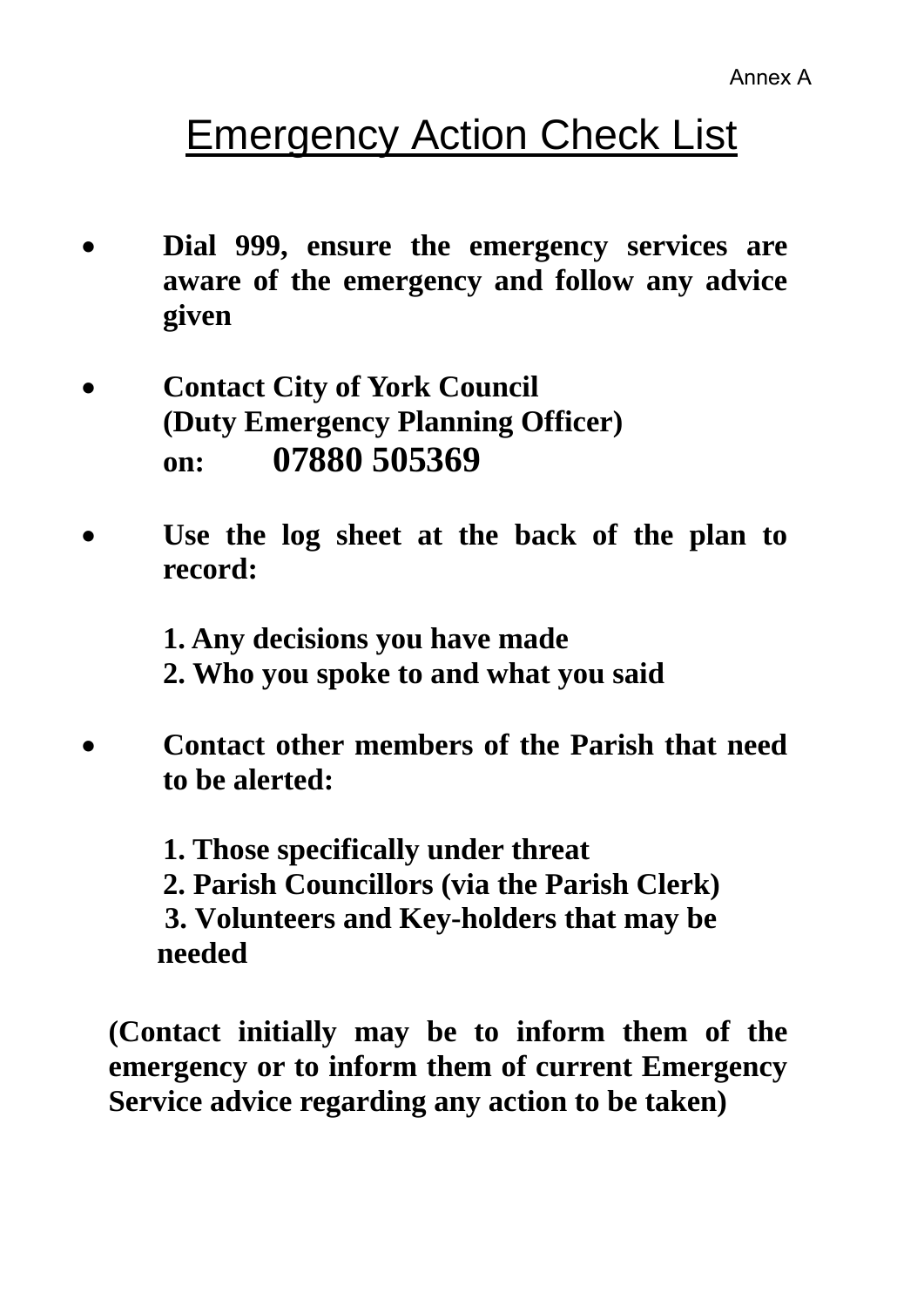# **PARISH COUNCILLORS AND CLERK**

| <b>Name</b>                               | <b>Telephone</b><br><b>Number</b> | Address                                 |
|-------------------------------------------|-----------------------------------|-----------------------------------------|
| <b>Ian Bailey</b><br>(Chairman)           | 01904 608294                      | <b>Glen House</b><br><b>Main Street</b> |
| <b>Phil Rees</b><br>(Vice-<br>Chairman)   | 01904 607902                      | <b>Beech Cottage</b><br>Main street     |
| <b>Terry Wilson</b>                       | 01904 607221                      | 4 The Cottages<br>The Village Green     |
| <b>John</b><br><b>Nicholson</b>           | 01904 608301                      | Spring Lodge<br><b>Main Street</b>      |
| <b>John Webster</b>                       | 01904 608520<br>01904 608620      | <b>Bramley House</b><br>3 Derwent Close |
| <b>David Forster</b>                      | 01904 608569                      | The Grey Horse<br><b>Main Street</b>    |
| <b>Anne Taylor</b>                        | 01904 607857                      | 18 Riverside Close                      |
| <b>David</b><br><b>Headlam</b><br>(Clerk) | 01904 608721                      | <b>Bramland House</b><br>Dovecote Garth |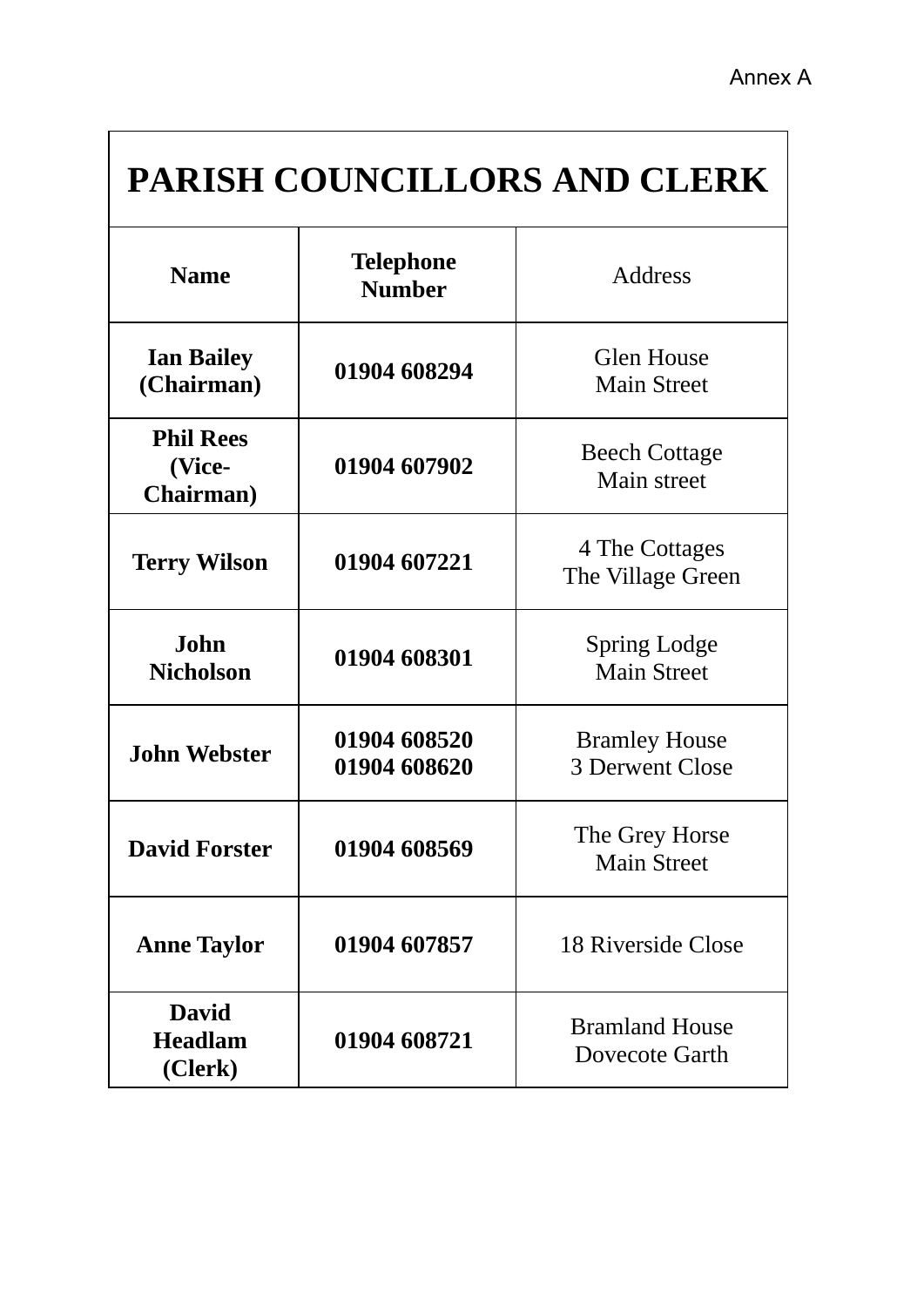# **Communication with Residents**

# **1. Information Boards**

- **a) Outside Village Hall**
- **b) Dauby Lane (opposite School)**
- **c) Elvington Park (entrance)**
- **2. Parish Council meetings**
- **3. Cascade phone system**
- **4. Village website**

**www.elvington-york.co.uk** 

- **5. Parish Magazine distributors**
- **6. Local Radio and TV**

**N.B.: Information regarding residents needing or requesting assistance will rely on the Elvington Electoral Roll, local knowledge, surgery and district nurses.**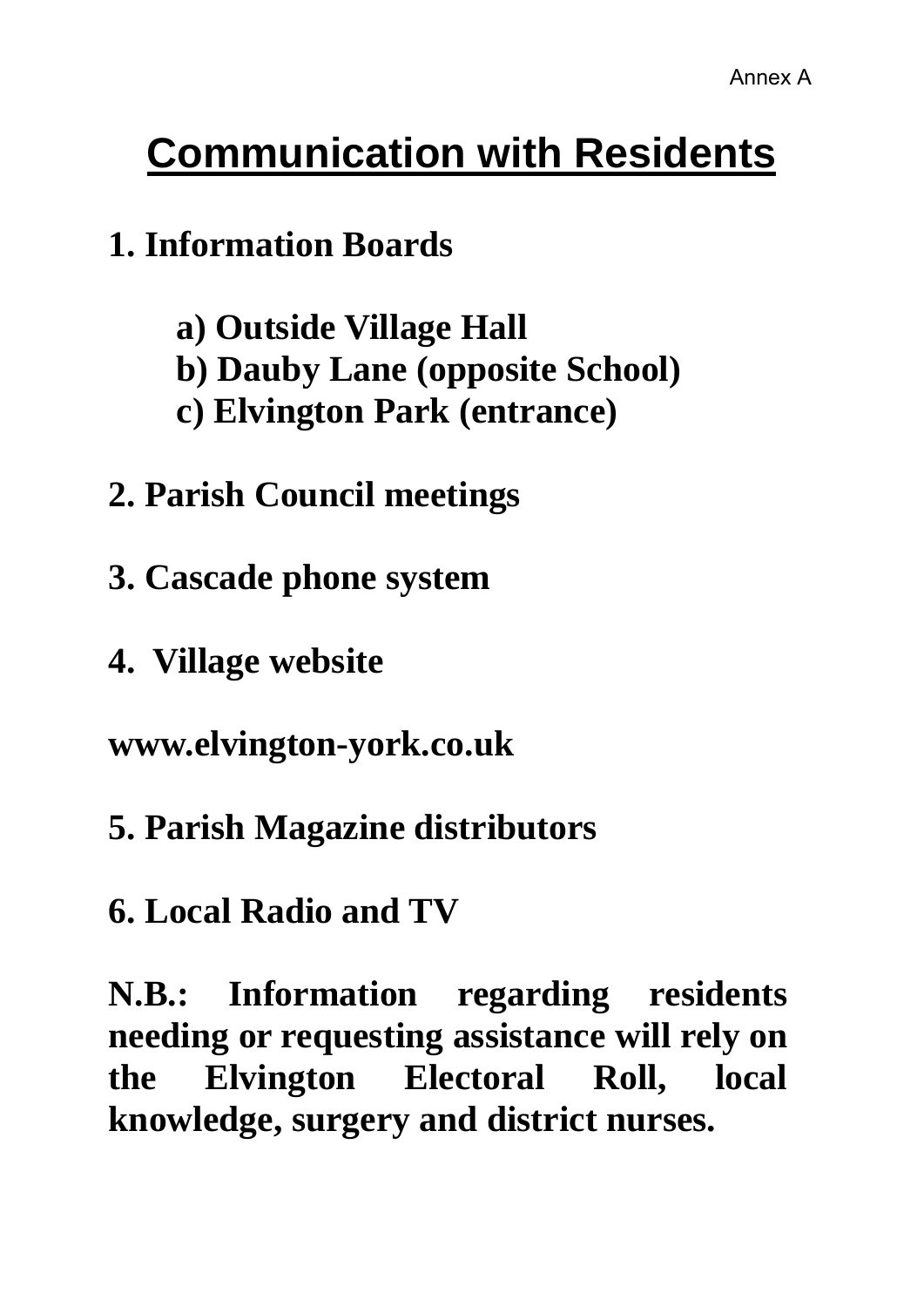| <b>CONTACTS</b>                                              |                                                |                                                           |  |  |
|--------------------------------------------------------------|------------------------------------------------|-----------------------------------------------------------|--|--|
| <b>Emergency Services</b>                                    | 999                                            |                                                           |  |  |
| <b>Chairman of Parish Council</b>                            | 01904 608294                                   | parishchairman@elvington.net                              |  |  |
| <b>Vice- Chair of Parish Council</b>                         | 01904 607902                                   |                                                           |  |  |
| <b>Clerk</b>                                                 | 01904 608721                                   | <b>Clerk holds Electoral Roll</b>                         |  |  |
| <b>CYC Emergency Duty Team</b><br>(Social Services)          | 01904 551550<br>0845 034 9417                  | www.york.gov.uk                                           |  |  |
| <b>Police HQ</b>                                             | 101                                            |                                                           |  |  |
| <b>Fire Service HQ</b>                                       | 01609 780150                                   |                                                           |  |  |
| <b>Chairman Sutton upon Derwent</b><br><b>Parish Council</b> | 01904 608412<br>01904 607434                   | <b>Pete Kirby (Chairman)</b><br>Victoria Fletcher (Clerk) |  |  |
| <b>Environment Agency Floodline</b>                          | 0845 9881188<br>then<br>0214211                | www.environment-<br>agency.gov.uk                         |  |  |
| <b>Major Incident Response Team</b>                          | 07974 745194                                   | <b>Practical / Emotional Support</b>                      |  |  |
| <b>Road Watch AA</b>                                         | 0113 2049111                                   |                                                           |  |  |
| <b>NHS Direct</b>                                            | 0845 4647                                      | www.nhsdirect.nhs.uk                                      |  |  |
| <b>Elvington Medical Practice</b>                            | 08450 717170<br>607606(ex/d)                   | www.elvingtonmedicalpractice.<br>co.uk                    |  |  |
| <b>District Nursing Sister</b>                               | 01904 627635<br>0845 0568060 (Out of hours)    |                                                           |  |  |
| <b>School Caretaker</b>                                      |                                                | 01904 608398<br>01904 608493                              |  |  |
| <b>Gas-Transco</b>                                           |                                                | 0800 111999                                               |  |  |
| <b>Electricity – National Grid</b>                           |                                                | 0800 375675                                               |  |  |
|                                                              |                                                | 0800 668877                                               |  |  |
| <b>Drinking Water:</b>                                       |                                                | 08451 242424                                              |  |  |
| <b>Waste Water:</b>                                          |                                                | 08451 242429                                              |  |  |
| <b>BT</b>                                                    | 0800 8001 250                                  |                                                           |  |  |
| <b>Local Ministers:</b>                                      |                                                |                                                           |  |  |
| <b>Peter Burgess</b>                                         | 01904 448309                                   |                                                           |  |  |
| <b>Taff Morgan</b><br><b>Radio York</b>                      | 01904 607121 / 07902 033174                    |                                                           |  |  |
|                                                              | 01904 601606 (Helpline)<br>01904 622033 (News) |                                                           |  |  |
| <b>Radio Humberside</b>                                      |                                                | 01482 211202                                              |  |  |
| <b>Minster FM</b>                                            | 01904 488011                                   |                                                           |  |  |
| <b>Radio Aire</b>                                            | 0113 2457822                                   |                                                           |  |  |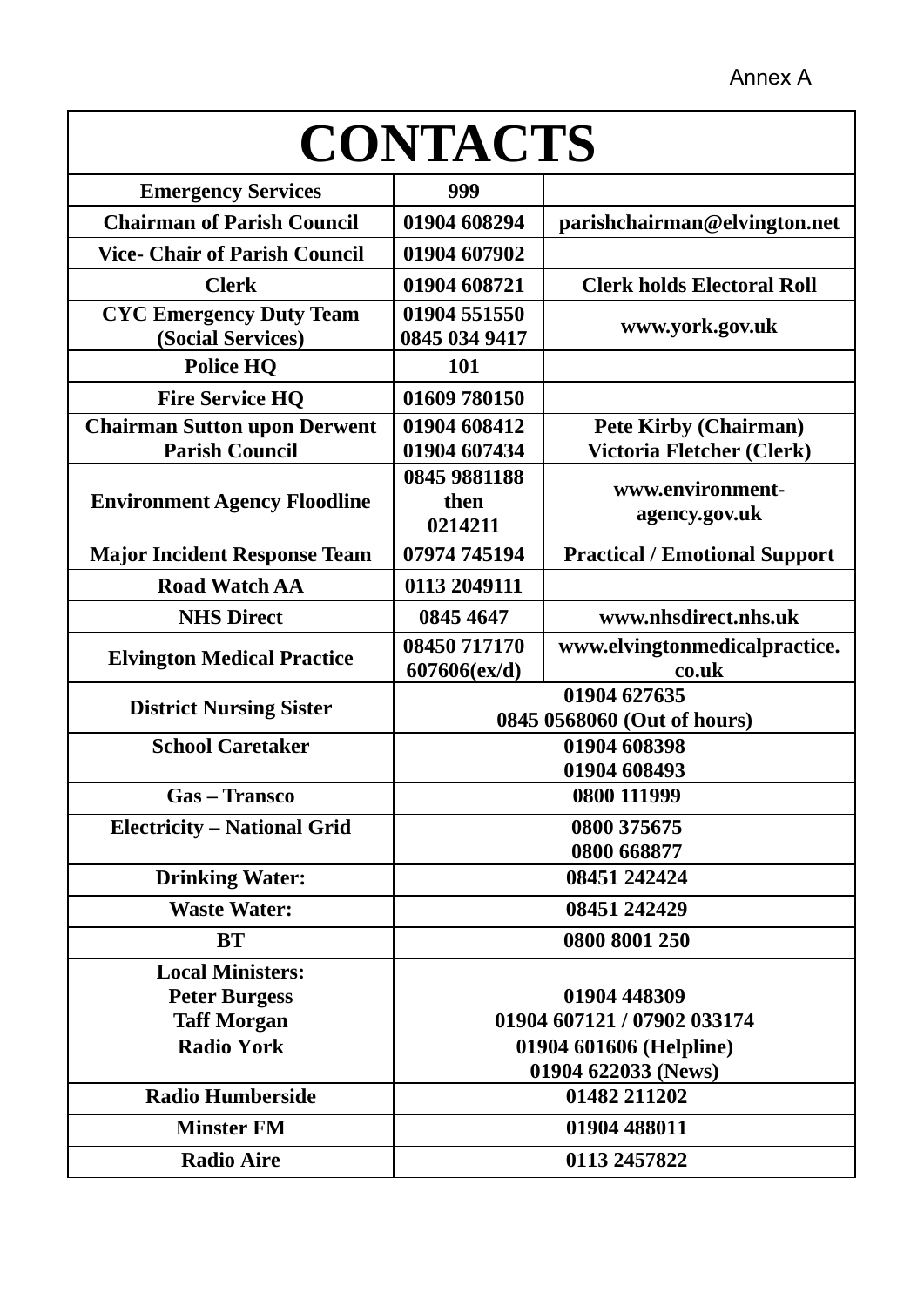# **PARISH RESOURCES**

| <b>Resource</b>                                                                                   | Contact/Key-<br><b>Holder</b>                                                           | <b>Phone</b>                                                 | Capacity                                                                                      |
|---------------------------------------------------------------------------------------------------|-----------------------------------------------------------------------------------------|--------------------------------------------------------------|-----------------------------------------------------------------------------------------------|
| <b>Village Hall-</b><br>Kitchen, hall,<br>toilets, tables,<br>chairs, utensils                    | <b>Village Shop</b><br><b>Grey Horse</b><br><b>Richard Pearce</b><br><b>Jean Ripley</b> | 01904 608264<br>01904 608335<br>01904 607780<br>01904 608789 | $150+$                                                                                        |
| <b>Surgery</b>                                                                                    | Dr Longmore                                                                             | 01904 607676<br>(ex-directory number)                        | <b>Computer with</b><br>internal connection<br>system to York<br><b>District Hospital</b>     |
| <b>Sports Club and</b><br>Field-Kitchen,                                                          | <b>Mick Barker</b><br><b>Bill Pigg</b>                                                  | 01904 607123<br>01904 608114                                 | $100+$                                                                                        |
| hall, tables, chairs,<br>utensils                                                                 | <b>Sue Challis</b>                                                                      | 01904 608143<br>01904 608398                                 | Large open field                                                                              |
| <b>Church</b>                                                                                     | <b>Minister</b><br>(Taff Morgan)<br><b>Churchwarden</b><br>(Gill Jones)                 | 01904 607121<br>07902 033174<br>01904 608287                 | <b>250 No facilities</b><br>other than seating<br>and good solid<br>walls                     |
| <b>NAAFI</b> and Air<br><b>Museum Spaces,</b><br>toilets, tables,<br>chairs, kitchen,<br>utensils | <b>Director</b><br>(Ian Reed)                                                           | 01904 608595                                                 | There are many<br>and varied spaces,<br>with toilet and<br>kitchen facilities in<br>the NAAFI |
| School-- Hall,<br>classrooms,<br>kitchen, toilets, etc.                                           | <b>Head Teacher</b><br><b>Caretaker</b>                                                 | 01904 608398<br>01904 608493                                 | $250+$                                                                                        |
| <b>Grey Horse Inn</b><br>(usual public house<br>facilities)                                       | <b>Jason Butler /</b><br><b>David Forster</b>                                           | 01904 608335<br>01904 608569                                 | C <sub>100</sub>                                                                              |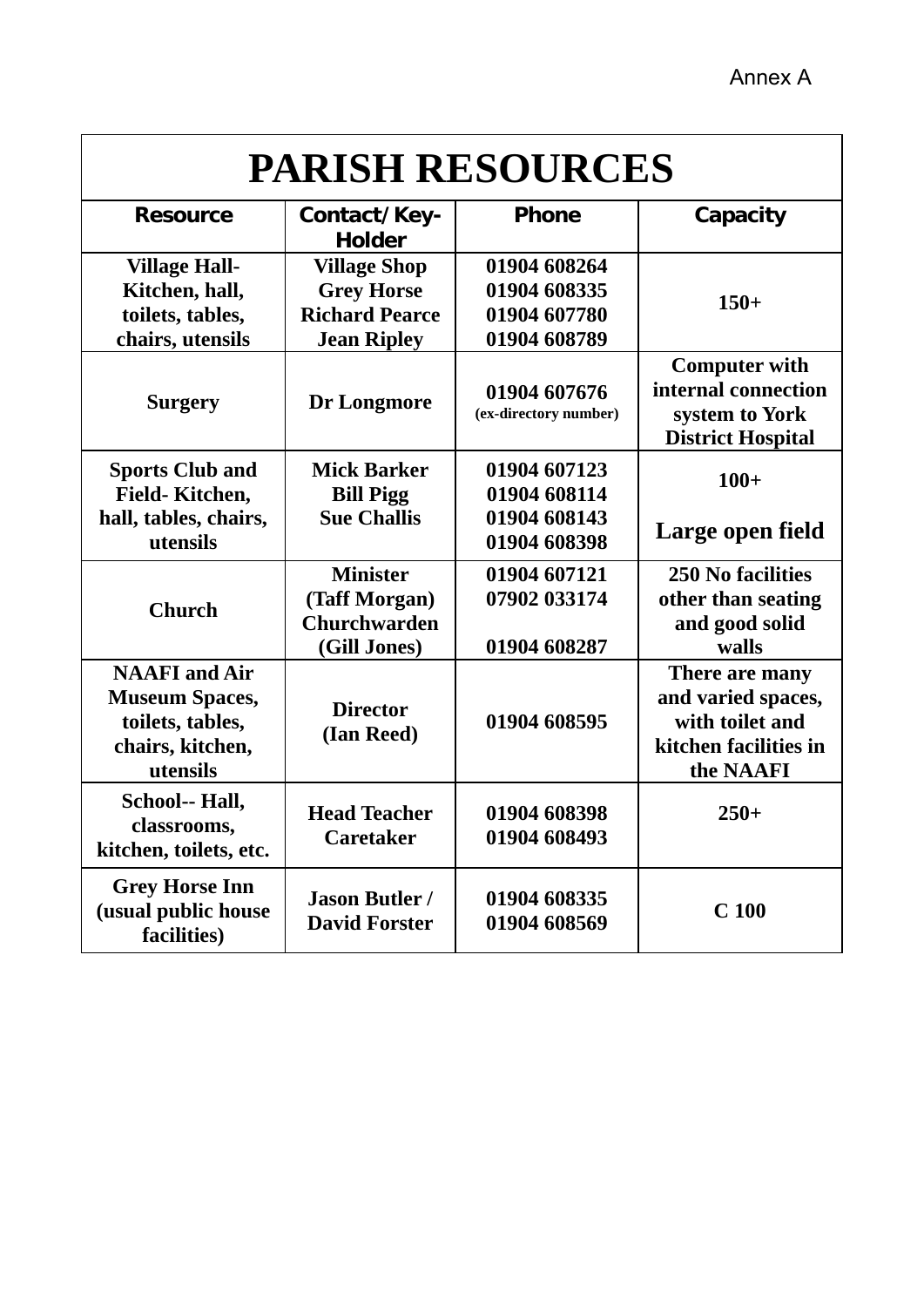| <b>ELVINGTON SKILLS &amp; EQUIPMENT</b>                  |                                                |                                            |  |  |
|----------------------------------------------------------|------------------------------------------------|--------------------------------------------|--|--|
| <b>NAME / TEL</b>                                        | <b>ADDRESS</b>                                 | <b>SKILLS/</b><br><b>EQUIPMENT</b>         |  |  |
| <b>Jeff Stubbins</b><br>01904 608517                     | <b>The Bridge</b>                              | <b>Lifting and welding</b><br>equipment    |  |  |
|                                                          |                                                |                                            |  |  |
| <b>John Nicholson</b><br>01904 608301                    | <b>Main Street</b>                             | <b>Contact with farmers</b>                |  |  |
|                                                          |                                                |                                            |  |  |
| <b>A1 Haulage</b><br>01904 608463                        | <b>Drome Farm</b><br><b>Elvington Lane</b>     | <b>Plant and transport</b>                 |  |  |
|                                                          |                                                |                                            |  |  |
| <b>Smallwoods</b><br>01904 607825                        | <b>Main Street</b><br><b>Sutton on Derwent</b> | Road sweeping and<br><b>Drain cleaning</b> |  |  |
|                                                          |                                                |                                            |  |  |
| <b>John Webster</b><br>01904 608520                      | <b>Elvington</b><br><b>Industrial Estate</b>   | <b>Joinery</b>                             |  |  |
|                                                          |                                                |                                            |  |  |
| <b>Surgery</b><br>08450 7171 70<br>01904 608224          | <b>York Road</b><br><b>Elvington</b>           | <b>Medical expertise</b>                   |  |  |
|                                                          |                                                |                                            |  |  |
| <b>Elvington Village</b><br><b>Store</b><br>01904 608264 | <b>Main Street</b>                             | Food supplies etc.                         |  |  |
|                                                          |                                                |                                            |  |  |
| The Grey Horse<br>01904 608335                           | <b>Main Street</b>                             | <b>Refreshments</b>                        |  |  |
|                                                          |                                                |                                            |  |  |
| <b>Rolawn</b><br>0845 604 6050                           | <b>York Road</b><br><b>Elvington</b>           | <b>Tractors</b>                            |  |  |
|                                                          |                                                |                                            |  |  |
| <b>Elvington Air Museum</b><br>01904 608595              | <b>Airfield</b>                                | <b>Fire Trucks</b>                         |  |  |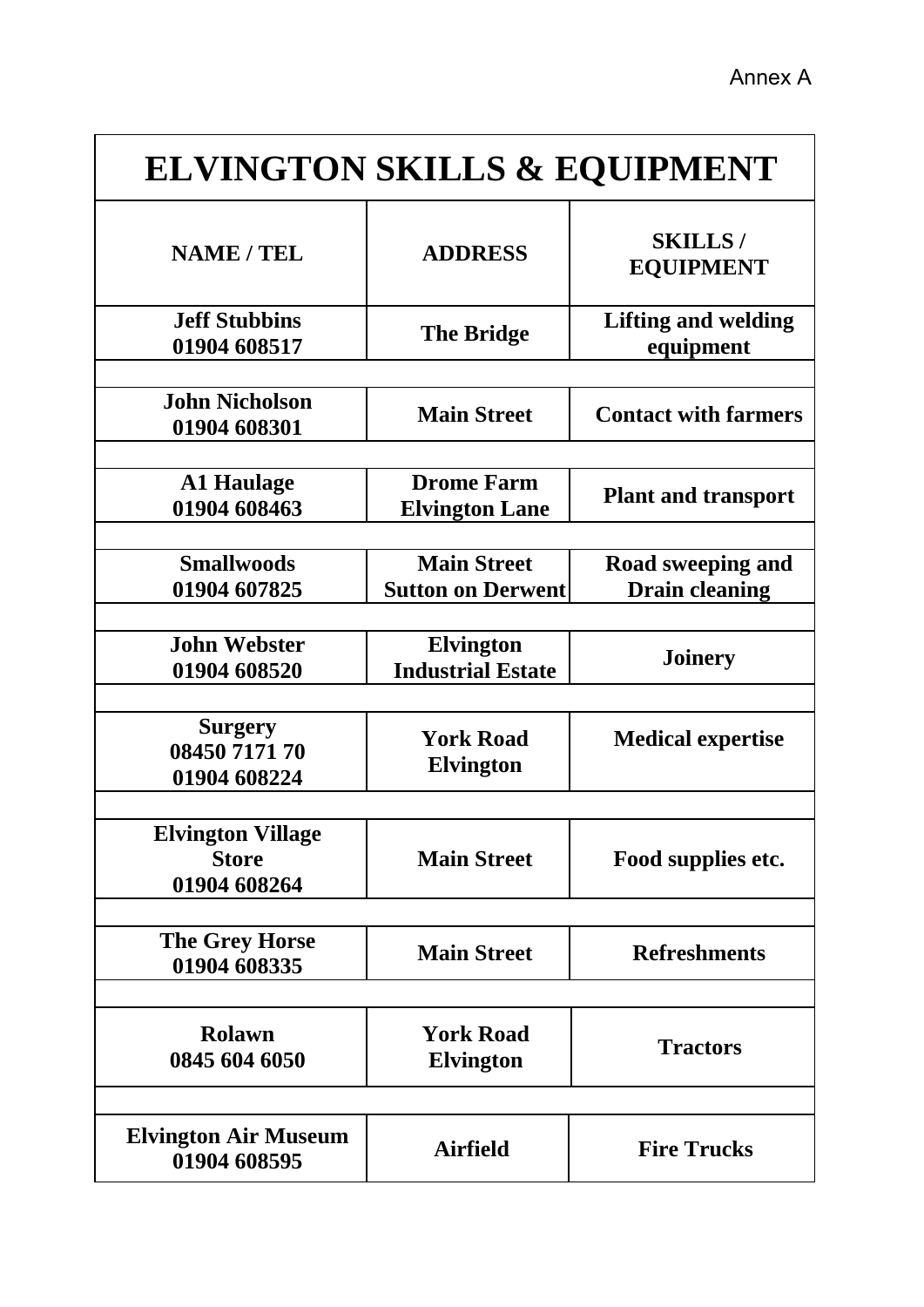# **The Flood Defence Scheme**

The village is protected by a scheme in the vicinity of the Church, consisting of an embankment with a culvert beneath it for the Beck to flow through. At the exit end is a 'loose' flap valve which closes by river pressure when the Derwent rises. There is a manually operated penstock at the opposite end which is precautionary against the flap valve failing to fully close, most probably because of obstructions. The embankment and penstock are controlled and maintained by the Environment Agency.

A pumping station, located in the vicinity of the embankment, controls two pumps that discharge water from the Beck when the flap valve and penstock are closed. The pumps operate automatically when switched to do so – for safety reasons, they are normally maintained on 'manual' control. A red warning light is located on the outside of the building to warn of possible malfunctions, though this is only easily visible from Northumberland House. The pumping station and associated equipment are controlled and maintained by the Ouse and Derwent Internal Drainage Board, who are also responsible for ensuring that the Beck and culverts/grills are free from obstructive debris.

The scheme, which is located on private land, must not be accessed by the general public at any time; it is a particularly dangerous area at times of flooding.

## **Emergency Arrangements**

The Environment Agency notify the IDB of any forecasted flooding from the Derwent, who then ensure that the pumps are set to automatic, following which the EA will close the penstock. The IDB will also check that culverts/ grills are free from debris.

Water depth gauges are located in the Derwent upstream by the Bridge, at either end of the embankment, and in the Beck adjacent to the telephone box. They are all calibrated to identical reference levels.

The pumps will start automatically when water in the Beck reaches 5.8m; they will switch off when the level falls to 4.6m. At the danger level of 6.3m there is a severe likelihood of properties being flooded and water flowing across the road.

The EA, IDB and CYC have their own detailed Emergency Flood Plans for the village.

#### **Emergency Actions**

- **If the Beck rises to 5.9m (on the scale by the telephone box), this is a potential emergency and one of the Emergency Contacts below must be notified urgently.**
- When the warning light of the pumping station is lit, notify one of the contacts below without delay.
- The **Emergency Contacts**, who have emergency details for all the necessary service providers are:

| The Chairman of the Parish Council (Ian Bailey $-608294$ ) |                            |
|------------------------------------------------------------|----------------------------|
| The Deputy Chairman                                        | (Phil Rees – 607902)       |
| The Parish Clerk                                           | (David Headlam $-608721$ ) |

• In an extreme situation, City of York Council have an emergency (24 hour) contact number: (York) 625751 (or 551550 during normal office hours).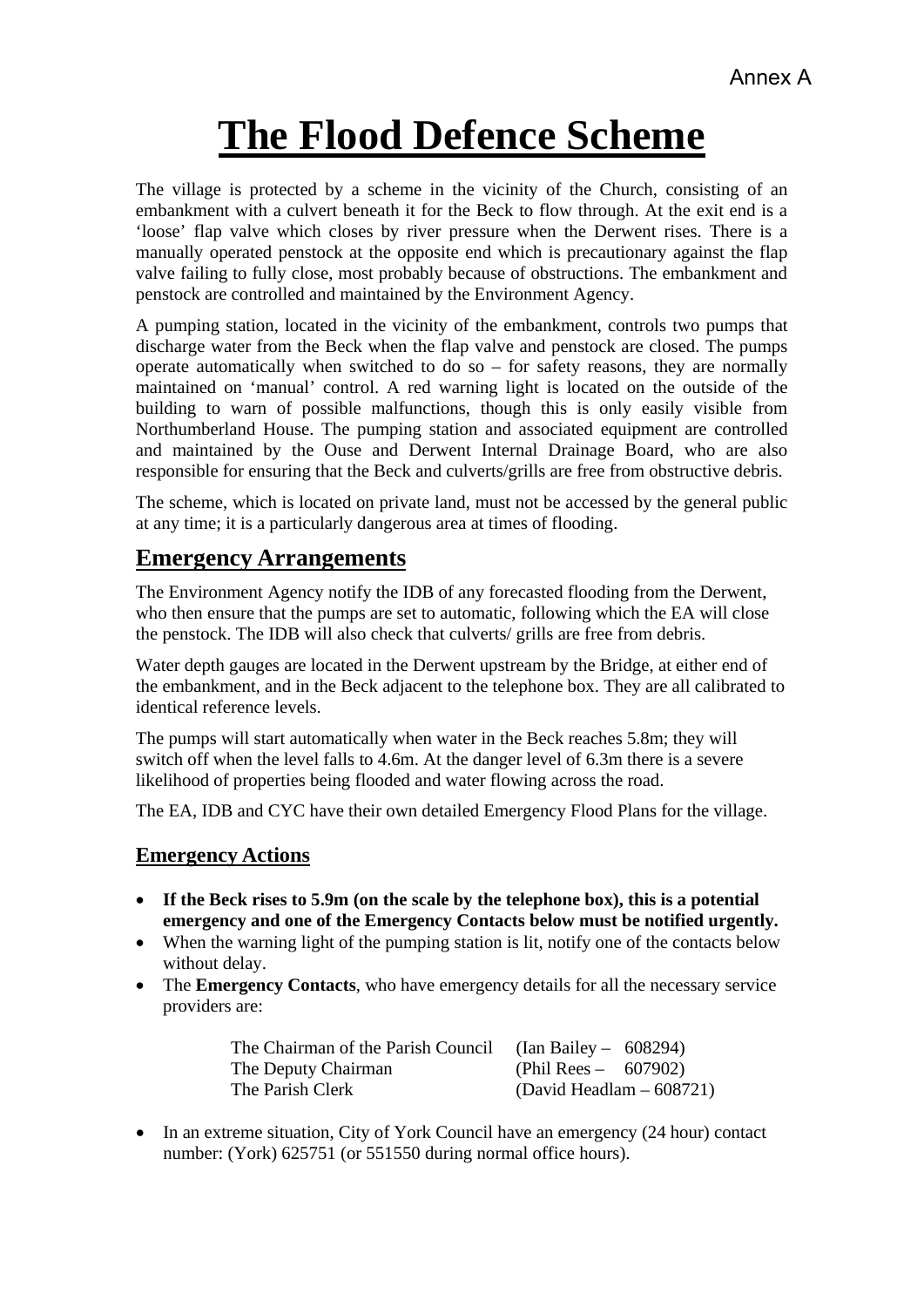# **Log Sheet**

| Date and<br>Event | Time | <b>Information / Decision / Action</b> | <b>Name</b> |
|-------------------|------|----------------------------------------|-------------|
|                   |      |                                        |             |
|                   |      |                                        |             |
|                   |      |                                        |             |
|                   |      |                                        |             |
|                   |      |                                        |             |
|                   |      |                                        |             |
|                   |      |                                        |             |
|                   |      |                                        |             |
|                   |      |                                        |             |
|                   |      |                                        |             |
|                   |      |                                        |             |
|                   |      |                                        |             |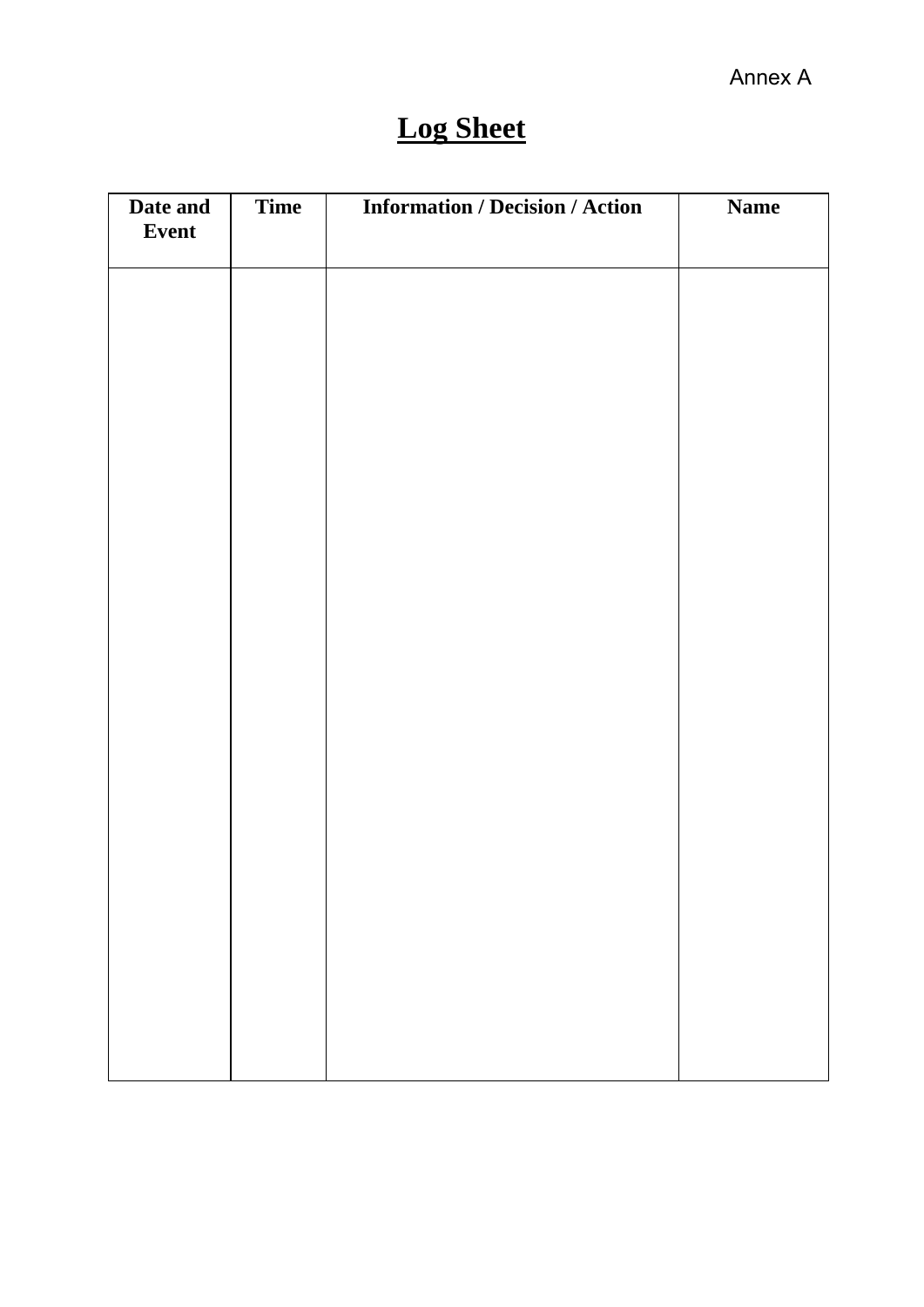# **ADMINSTRATION**

- **Guidance Notes for Councillors**
- **Risk Assessment**
- **Plan Distribution List**
- **Review and Amendment Record**
- **Health and Safety**
- **Data Protection**
- **Freedom of Information Act**
- **Communications**
- **Media Enquiries**
- **Local Radio and Local TV**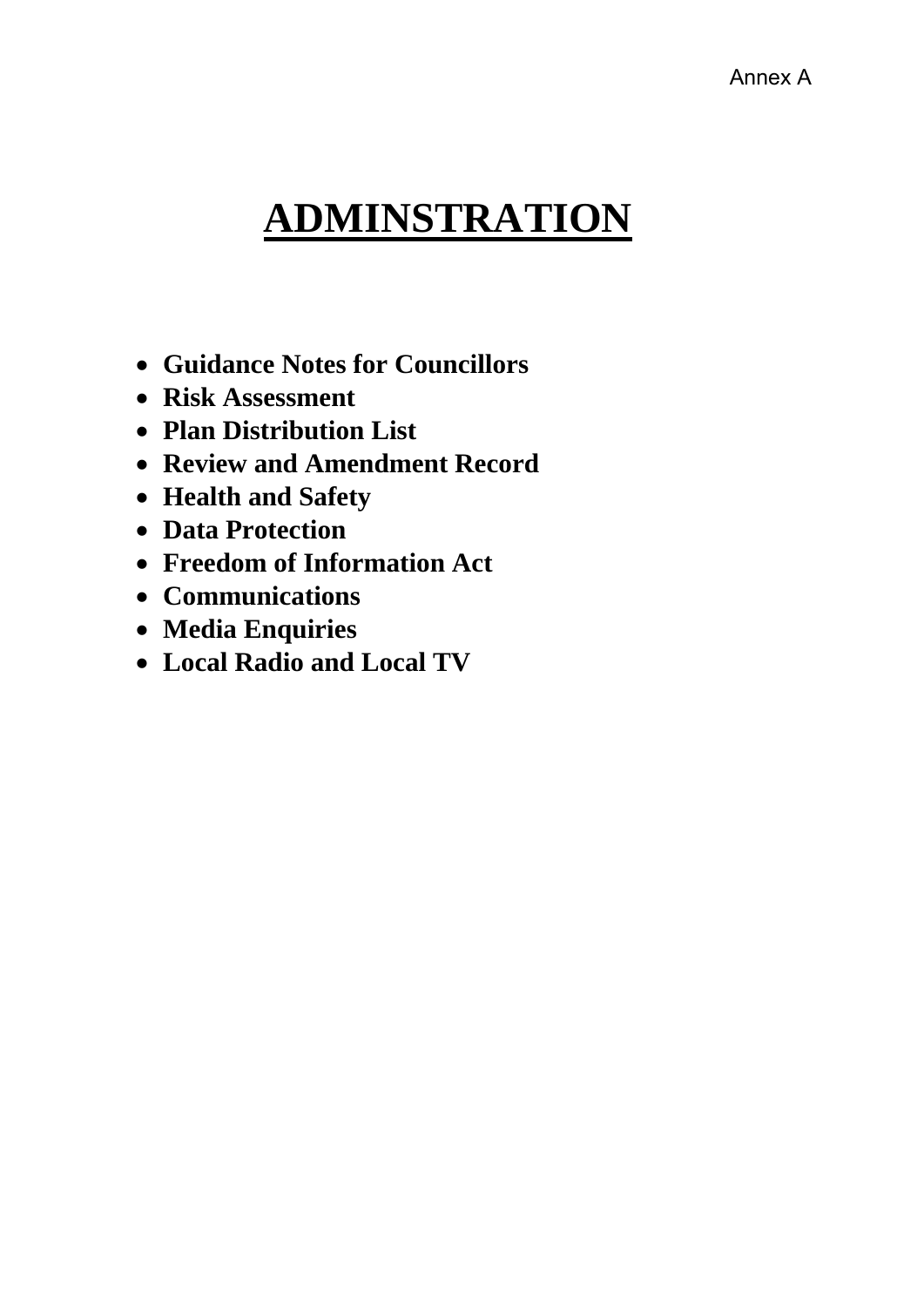# **Guidance Notes to Councillors**

#### **(RECOMMENDED ACTIONS)**

### **Act as a point of reference for your parish by:**

- 1. Maintaining regular contact with the City of York Council.
- 2. Liaising with Ward Councillors and council representatives.
- 3. Talking to residents affected by the situation.
- 4. Visiting Rest Centres, if established in your area.

5. Contributing to the media response as requested by the City of York Council Marketing & Communications department.

6. Providing feedback to fellow members.

7. Directing any questions or queries through the City of York Council Emergency Control Centre (if established).

**In all cases, keep notes of information received, actions, times & dates and contact details of those persons providing the information. Verify information for accuracy and coordinate relevant information that should be passed to the Council Emergency Control Centre for action or to the relevant Emergency Service if it is of a life-threatening nature.**

### **ACTIONS YOU SHOULD AVOID**

**Do not:** 

**1.** Become involved at the scene of an incident unless specifically requested to do so. This could prove counter-productive.

- **2.** Interfere in operational matters.
- **3.** Put yourself at risk

**4. Remember that in the early stages of an incident there will be an element of confusion and misinformation**. By following these guidance notes you will become the eyes and ears of the emergency responders and your contribution could make a difference to how well the integrated emergency response is managed.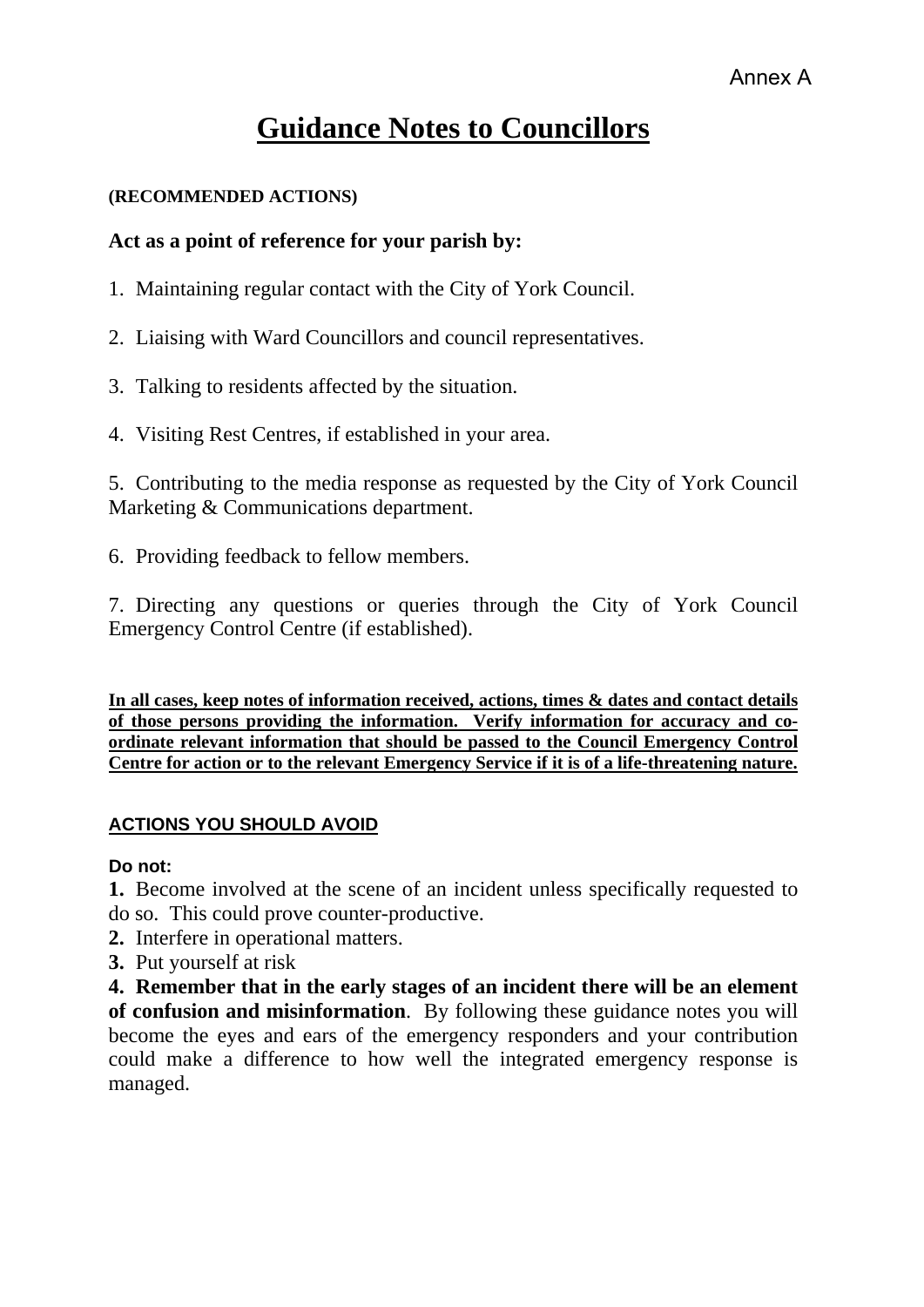Annex A

# **RISK ASSESSMENT**

| Hazard                                                          | Impact                                                                              | Measures<br>in place | Other<br>measures<br>possible | <b>Risk</b>              |  |
|-----------------------------------------------------------------|-------------------------------------------------------------------------------------|----------------------|-------------------------------|--------------------------|--|
| <b>Flooding</b>                                                 | <b>Population</b><br>Roads & traffic<br><b>Buildings</b>                            | Flood<br>defences    | <b>Sandbags</b>               | <b>Medium</b>            |  |
| <b>Total or partial</b><br>loss of gas                          | <b>Domestic</b><br><b>Industrial</b>                                                |                      |                               | Low                      |  |
| <b>Total or partial</b><br>loss of electricity                  | As above                                                                            |                      |                               | <b>Medium</b>            |  |
| <b>Total or partial</b><br>loss of water                        | As above                                                                            |                      |                               | Low                      |  |
| <b>Total or partial</b><br>loss of telephone                    | <b>School</b><br><b>Surgery</b><br><b>Domestic</b><br><b>Industrial</b>             |                      |                               | Low                      |  |
| <b>Severe Weather</b>                                           | Population<br><b>Roads</b><br><b>Buildings</b><br><b>School</b><br><b>Livestock</b> |                      |                               | <b>Medium</b> to<br>High |  |
| <b>Major Fire</b>                                               | <b>Population</b><br><b>Buildings</b><br><b>Traffic</b><br><b>Pollution</b>         |                      |                               | Low to<br><b>Medium</b>  |  |
| Loss of road<br>access<br>Transportation,<br>toxic release      | <b>Population</b><br><b>Emergency Services</b><br><b>Industry</b>                   |                      |                               | <b>Medium</b>            |  |
| <b>Bridge Collapse</b>                                          | Pos: loss of life<br><b>Disruption</b>                                              |                      |                               | Low                      |  |
| <b>Industrial</b><br>explosion or fire.<br><b>Toxic release</b> | <b>Personnel</b><br><b>Pollution</b><br><b>Buildings and traffic in vicinity</b>    |                      |                               | Low                      |  |
| <b>Terrorist</b><br>incident                                    | <b>Everyone</b>                                                                     |                      |                               | Low                      |  |
| <b>Nuclear Incident</b>                                         | <b>Everyone</b>                                                                     |                      |                               | Low                      |  |
| <b>School Incident</b>                                          | <b>Children Staff Community</b>                                                     |                      |                               | Low                      |  |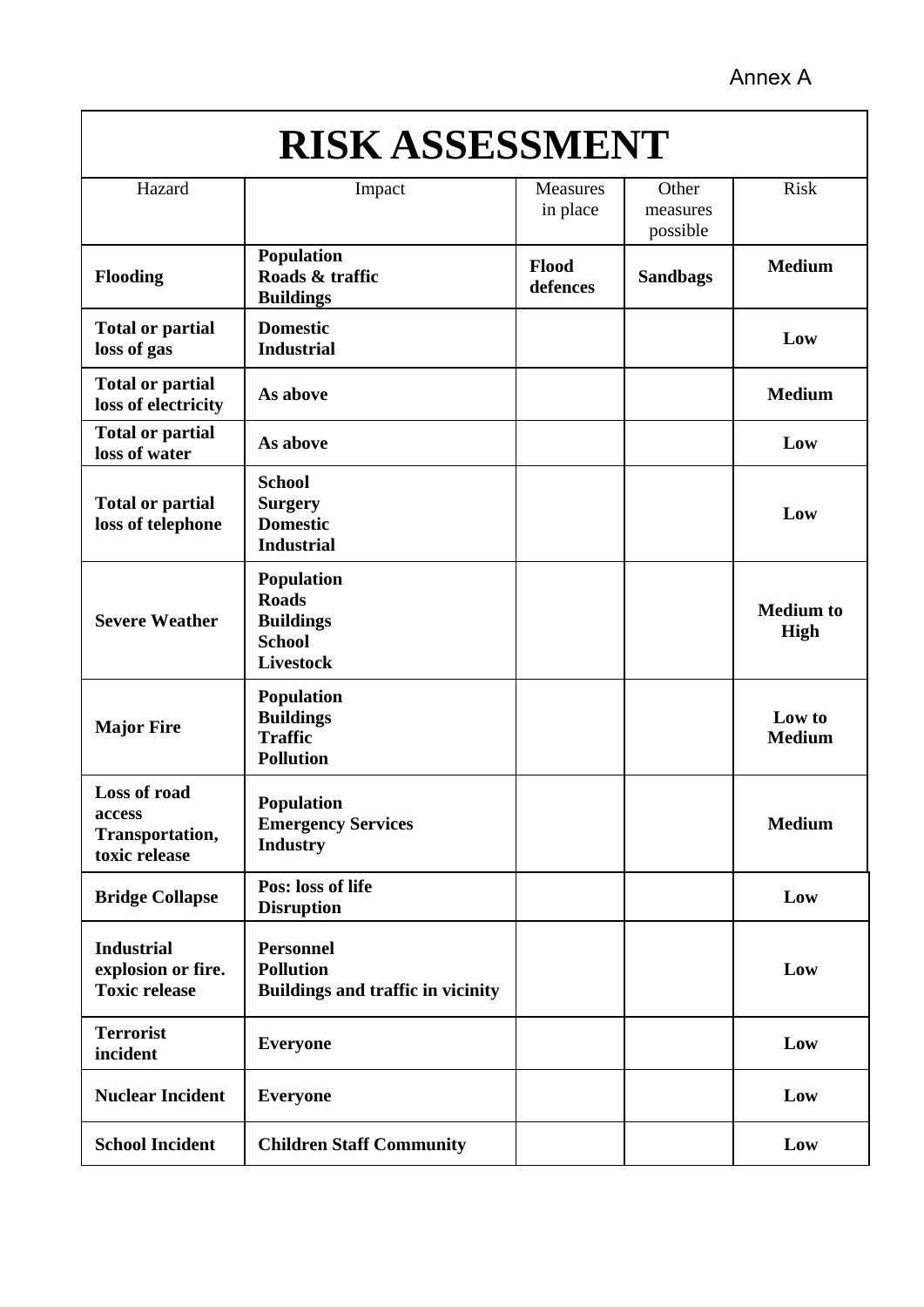# **PLAN DISTRIBUTION LIST**

| #                       | <b>Agency</b>                                                              | <b>Named Person</b>                                                | <b>Contact Tel:</b>          | <b>Plan Location</b>               |  |  |
|-------------------------|----------------------------------------------------------------------------|--------------------------------------------------------------------|------------------------------|------------------------------------|--|--|
| 1                       | <b>Parish Councillors and</b><br><b>Parish Clerk</b>                       | <b>David Headlam</b><br>(Clerk)                                    | 01904 608721                 | <b>Homes</b>                       |  |  |
| $\overline{2}$          | <b>City of York Council</b><br><b>Emergency Planning</b><br><b>Officer</b> | <b>Emergency</b><br><b>Planning</b><br><b>Team</b>                 | 01904 551009<br>07880 505369 | emergency.planni<br>ng@york.gov.uk |  |  |
| $\overline{\mathbf{3}}$ | <b>Elvington Medical Practice</b>                                          | <b>Julie Lund</b>                                                  | 08450<br>717170              | <b>Reception</b>                   |  |  |
| $\overline{\mathbf{4}}$ | The Grey Horse, Elvington                                                  | <b>David Forster</b>                                               | 01904 608335<br>01904 608569 | <b>Alarm Cupboard</b>              |  |  |
| 5                       | <b>Village Hall</b>                                                        | <b>Keys to Village Hall held at:</b><br>Village Shop & Village Pub |                              | <b>Filing Cabinet</b>              |  |  |

| ∗ | <b>Electoral</b> | David Headlam | 01904  | parishclerk@  |
|---|------------------|---------------|--------|---------------|
|   | Roll             | <b>Clerk</b>  | 608721 | elvington.net |
|   |                  |               |        |               |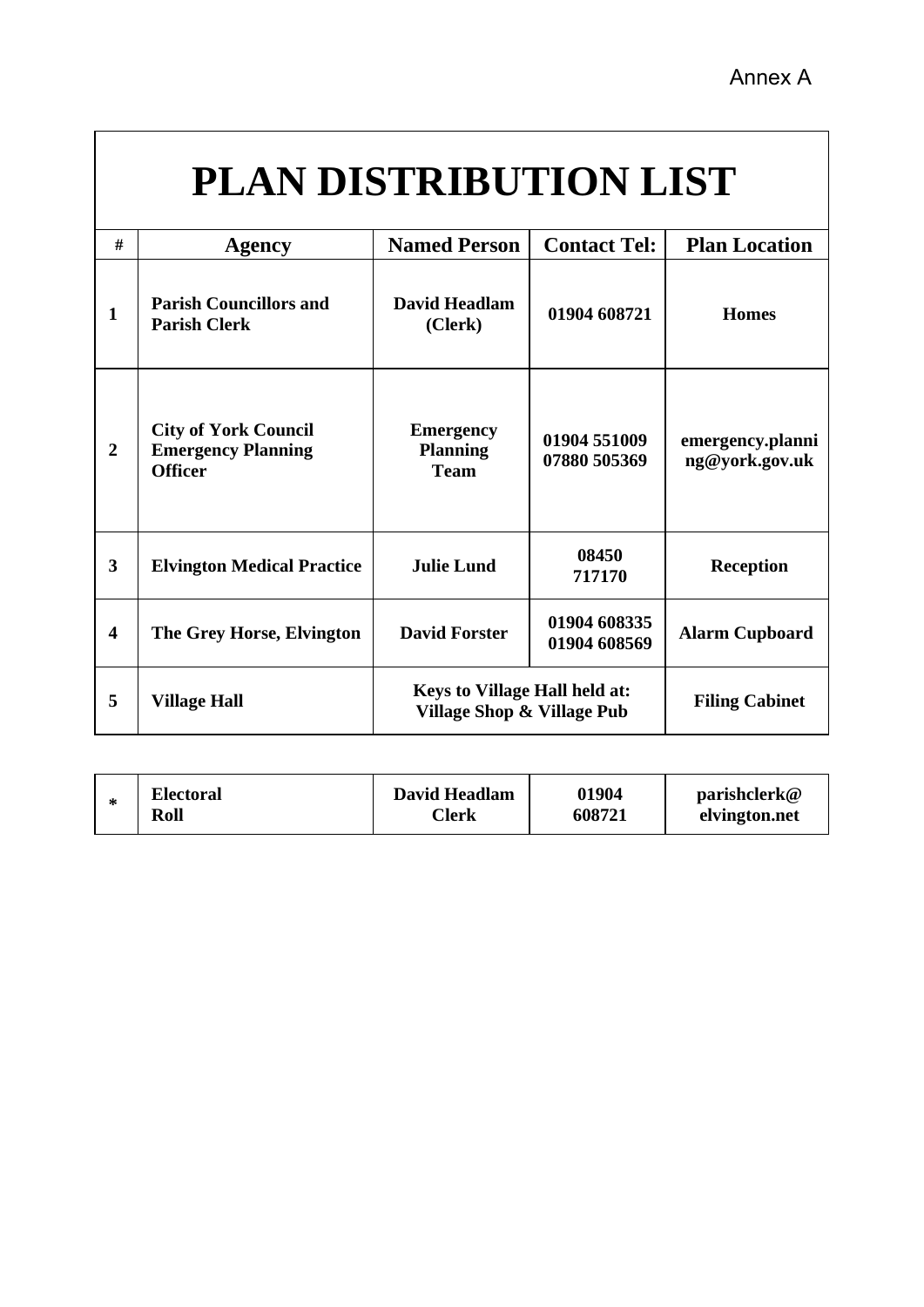# **REVIEW & AMENDMENT RECORD**

| #                | <b>Date</b> | <b>Review</b> | <b>Amendment</b>                   | <b>Name</b> |
|------------------|-------------|---------------|------------------------------------|-------------|
|                  | 01/02/09    | General       | Contacts                           | D Forster   |
| $\overline{2}$   | 30/11/09    | General       | Contacts                           | D Forster   |
| 3                | 20/12/10    | General       | Contacts & Update<br>of Flood Plan | D Forster   |
| $\overline{4}$   | 17/01/12    | General       | Contacts                           | D Forster   |
| 5                |             |               |                                    |             |
| 6                |             |               |                                    |             |
| 7                |             |               |                                    |             |
| 8                |             |               |                                    |             |
| $\boldsymbol{Q}$ |             |               |                                    |             |
|                  |             |               |                                    |             |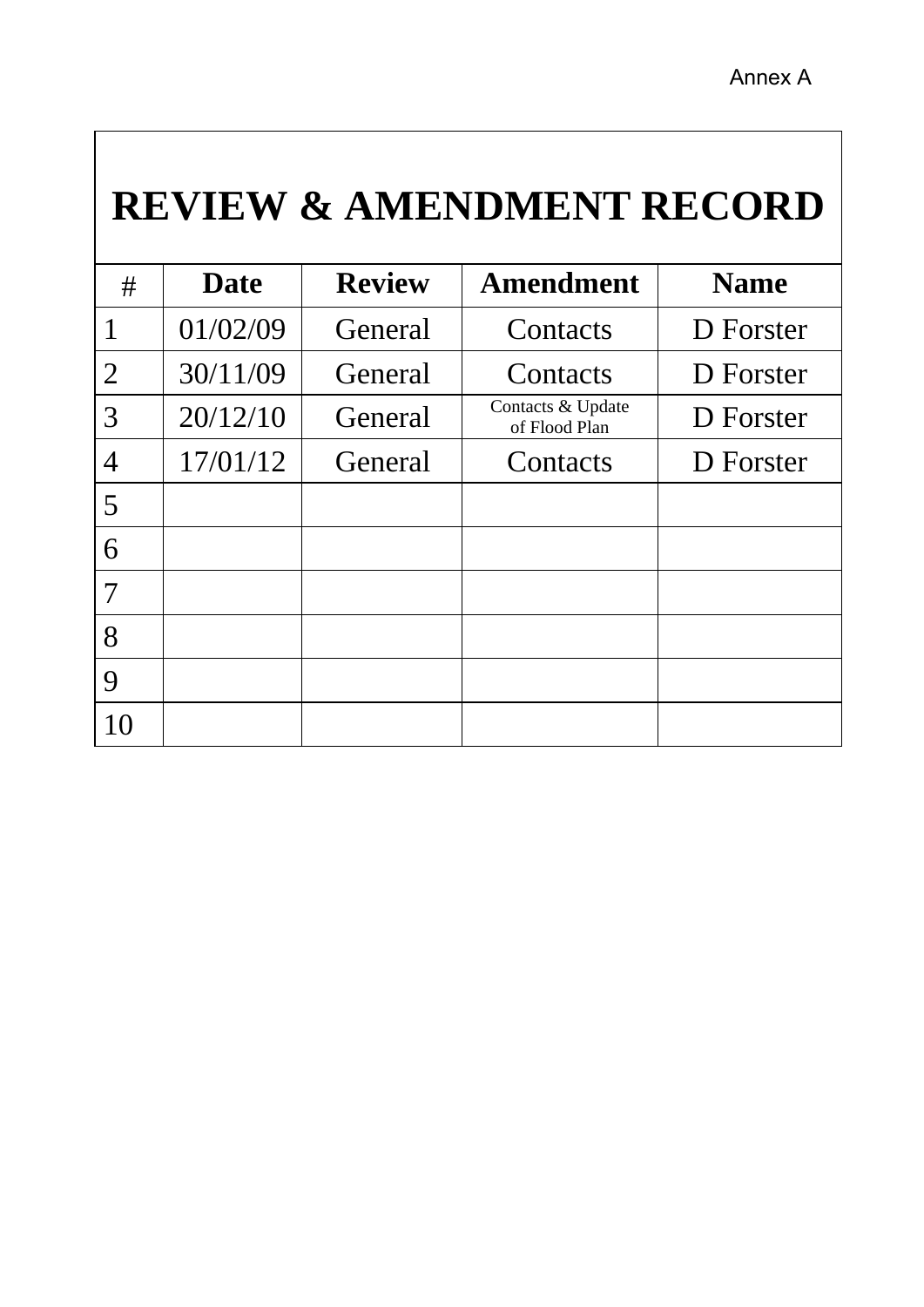## **Health & Safety**

No member of the Parish Council, whilst undertaking activity in furtherance of this plan, will expose themselves to danger. Members are responsible for their own safety and should undertake a risk assessment of proposed activities before embarking on a particular course of action. This is especially important whilst at or near the disaster scene (operational area). **Members should only attend the operational area of an incident if so requested by one of the emergency services present at the scene.** They will obey any Health & Safety directives issued by any Emergency Service Safety Office or, in that person's absence, any of

## **Data Protection**

the emergency service personnel at the location.

The plan contains personal information on *living individuals* and is subject to regulations and restrictions as laid down in the Data Protection Act. Such personal information as is contained within this document is provided with the consent of the named individual, on the understanding that it is used only for the purpose for which it was given.

## **Freedom of Information Act**

All personal information in this document is held in confidence and will not be subject to disclosure by virtue of the Freedom of Information Act. Information not containing personal details may be released under disclosure rules. Personal details of individuals holding Public Office (Parish Councillors) are not protected; however, any additional information above the statutory requirement will not be disclosed under the Freedom of Information Act. **Other information** will not be subject to disclosure except to those persons or organisations shown in the plan distribution list.

## **Communications**

There are no special arrangements to provide Parish councillors with radios or other communication tools in an emergency. Members will be self-sufficient and provide their own mobile phones or make use of fixed telephone lines.

*NB: Mobile communications cannot always be guaranteed. The emergency services can, if the situation becomes necessary, close access to each of the main networks, thus restricting use to those secured against such shutdowns. This is known as MTPAS (Mobile Telecommunication Privileged Access Scheme).*